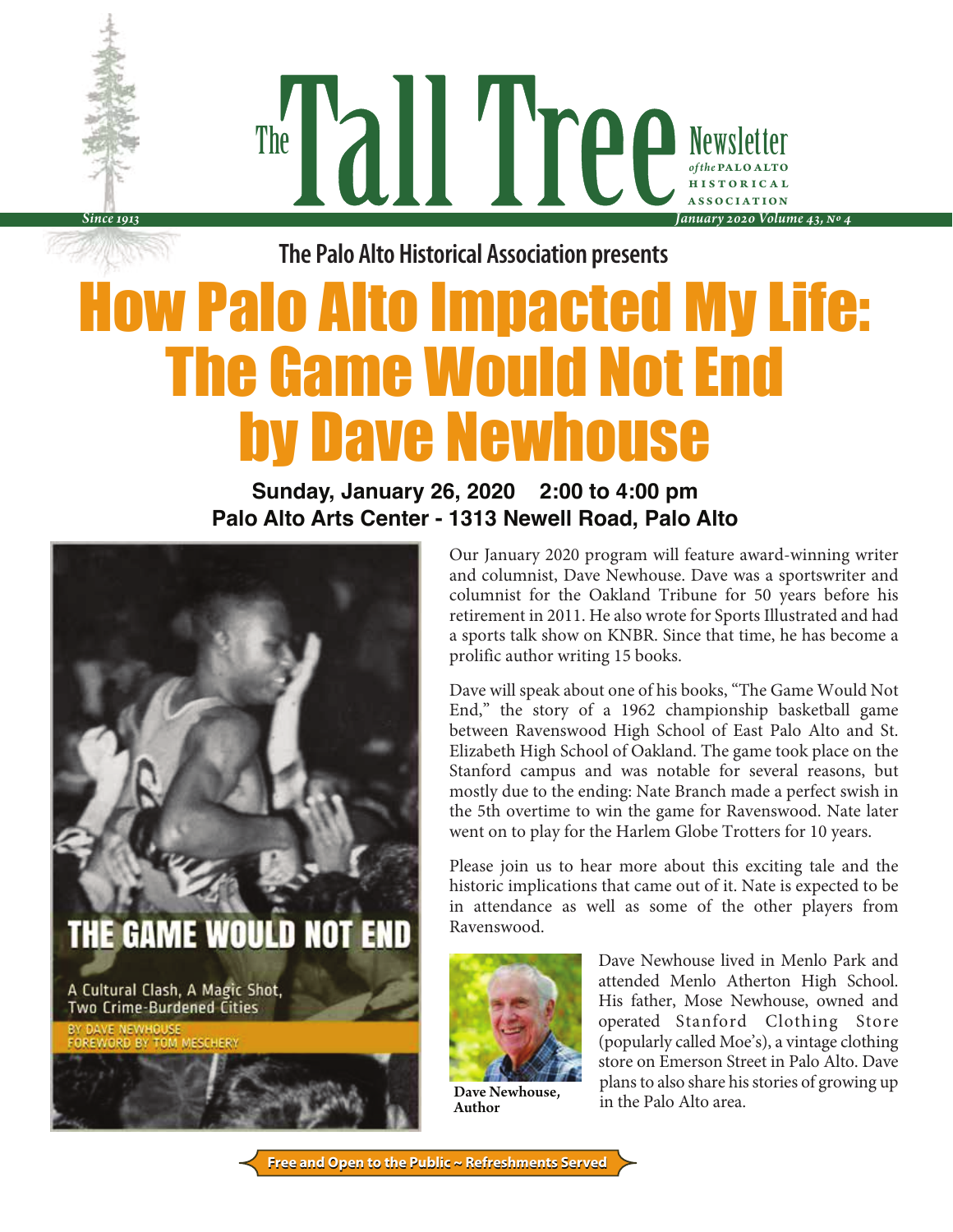

Jim Lyons in the PAHA Archives

#### **2019 PALO ALTO HISTORICAL ASSOCIATION BOARD OF DIRECTORS**

**[Open],** *President*  **Rich Green,** *Vice President* **Molly Tinney,** *Secretary* **Robert Strohecker,** *Treasurer* **Darla Secor,** *Historian* **Steve Staiger,** *Historian* **Colleen Braff Amanda Brown Jeff Day Anita Delaney Dennis Garcia Brian George Betty Gerard Georgie Gleim Leslie Mills Heather Pang Jerry Tinney Melissa Verber**

*The Palo Alto Historical Association, a 501(c)(3) charitable non-profit organization, was established in 1948 as successor to an earlier organization founded in 1913. Its main objectives are:*

*• Collect, organize, and preserve materials pertaining to the history and heritage of Palo Alto.*

*• Spread information about Palo Alto's history by means of programs, displays, and publications.*

*• Recognize and preserve historic sites and structures.*

*The Guy Miller Archives of the Palo Alto Historical Association are stored at Cubberley Community Center, K-7, Phone (650) 329-2353.*

*Board meetings are held at 4pm on the first Wednesday of each month (except August) at the Guy Miller Archives. Public programs are held at 2pm on the first Sunday of each month (October-December, February-May) at various locations in Palo Alto. Programs include speakers. The final program of the year is held in June and includes a dinner and a program. The public is welcome at all programs.*

## **Two Recent Discoveries: A Personal Story by Jim Lyons**

Every town should have a few historical mysteries. Certainly, Palo Alto has its share. One of the longest lasting has to do with the Palo Alto Tree. Originally a double-trunked tree, sometime in the late 1800s one trunk fell. But exactly when did this happen?

In the late '60s, I used to go to the Stanford Library newspaper collection and look through the San Francisco Bulletin volumes for the 1870s and '80s, hoping to find the tiniest notice stating that half the double tree had fallen during a heavy storm. No luck. But I never lost interest. And on April 30th of this year, the answer was finally revealed thanks to a recent anonymous donation to the Archives of two scrapbooks compiled by late Palo Alto realtor and amateur historian, Norwood B. Smith.

Looking through his scrapbooks I found a number of photos of the Palo Alto Tree, including two or three from when it had two trunks. One of the single-trunk tree photos had the note attached, "Photo taken by W.H. Myrick, Mayfield, Calif., 7/28, 1886. The twin redwood fell across the creek into [sic] T. Hopkins' land in Jan. 1885." Since the tree fell only a year and a half before the note was written, the odds favor the information being accurate. Wow! Here was the answer to a question that has intrigued me for over 50 years.



There were more finds to come: In addition to that note by Myrick, an additional note on one of the twin tree photos said, "Copy of stereograph owned by W.H. Myrick, 444 Grant Ave., Mayfield. Stereograph inscribed [by Myrick] 'Purchased from I.W. Tabor, S.F., August 1876. Tabor said photo was taken in summer of 1875'." There is only one other photo I am aware of which show the double trunk: one by Carleton Watkins in 1870. Excitedly, I went back over to PAHA Historian, Steve Staiger, and showed him my find: the twin-tree photo taken by I.W. Tabor in 1875. At first glance Steve believed it to be the Watkins photo but upon further review we found the photos were different—one photo was apparently (Continued on page 4)

# **True Palo Alto Family by Judy Wilson Hulse, Paly graduating class of 1959**

When I was a young child growing up in Palo Alto, I remember hearing many stories about my father's childhood and where he went to school. My father, E. Howard Wilson, was a graduate of Palo Alto High School in 1921. My older sister has told me "Dad met mom, and the relationship was very serious!"

I know they got married in 1926 in Santa Cruz. I had also heard he started at Stanford University, but he did not graduate from that university.



Hulse family Paly graduates: Judy, Doug, Howard, Peggy, and Garry. 1954

My three older siblings and I were raised in Palo Alto, and we all graduated from Palo Alto High School. In the Paly Alumni Directory of 1997, you will find all our names, married names, and years of graduation. (Continued on page 3)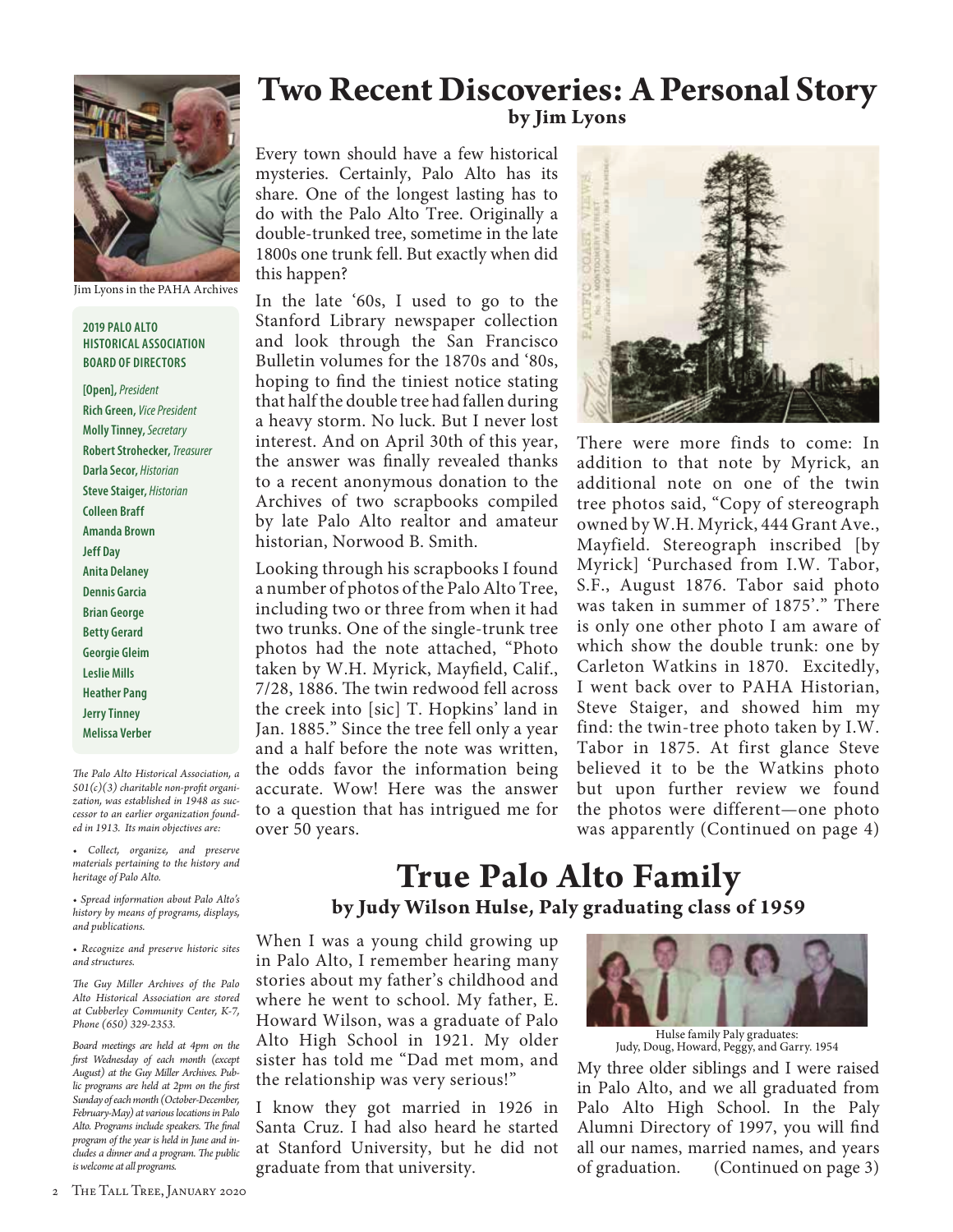A Toast to Palo Alto: A look at favorite gathering spots over the years

# **The Making of The Rose & Crown #3 in a series by PAHA Board member, Jeff Day**



If you ever happen to venture downtown, you may want to stop in for a pint at The Rose & Crown. Located at 547 Emerson Street, the narrow building was originally a storeroom for the adjacent Schmidt Building. It then became The Alley Tavern, run by Ron Rossi.

The Crown's stained glass

In 1980, it was The Wine Street Inn. Chris Hull bought the business in the late '80s and named it the Lancashire Tavern, and turned it into a British style pub. Apparently, he hired many English and Irish nationals to work at his tavern. James Fablinger, a long-time employee of the "Old Lank" even met his wife there who came from Dublin, Ireland. Chris Hull lost the place and in 1990, Lori Lawrence-Forrest took over and renamed it The Rose & Crown.

It soon became famous. Lori was a trained chef and expertly updated the food menu, her fish and chips and special recipe for tartar sauce was a big draw. JJ&F Market exclusively made the banger sausage for their bangers and mash dish. Lori is also credited for clearing out the side of the building for outdoor seating. The old English décor along with English ales and pub-style food was a hit for many years.

The Rose & Crown hosted standup comedy, trivia nights, and dart leagues. It also held a big Halloween celebration and offered bus trips to the Renaissance Faire. Lori sold the business in 2001 to Kasim Syed. Kasim changed up the strictly English ales and introduced American craft beer selections; it continues to be a popular downtown spot. The HBO series "Silicon Valley" even has a scene of the exterior of the business in their second season!



The Crown staff in the mid-1990s. Photo courtesy of James Fablinger

The Rose & Crown is another time-tested place in the heart of downtown Palo Alto where you can meet up with friends, share a laugh and a story over pints of beer. It will hopefully be with us for years to come.

(Continued from page 2) I feel fortunate to have gone to three outstanding schools in Palo Alto: Mayfield Elementary, Ray Lyman Wilbur Middle School, and

Palo Alto High School. I graduated from Paly High in June of 1959. At that time, Cubberley High School had only been around for three years.

I moved back to Palo Alto in 1985 and rented a house near Embarcadero Road. By then I had married and raised my children in Woodside.

I have three children: Matthew, Heidi, and Daniel. At the time, two of my children were teenagers so they both went to Palo Alto High School.



d

Paly graduates, Sydney (2018) and her mom Heidi (1988)

My daughter, Heidi Michelsen (class of '88), now lives in Palo Alto. She has raised her family here, and she has three children: Sydney 19, Anna 16,

and Sawyer 14. Sydney graduated from Palo Alto High School in June of 2018! Yes, she is the fourth generation of the Wilson family to be a graduating senior at this fantastic high school!

I am very proud to say that my family has four generations of Palo Alto High School graduates!

Do you have four generations that have graduated from Palo Alto High School?!